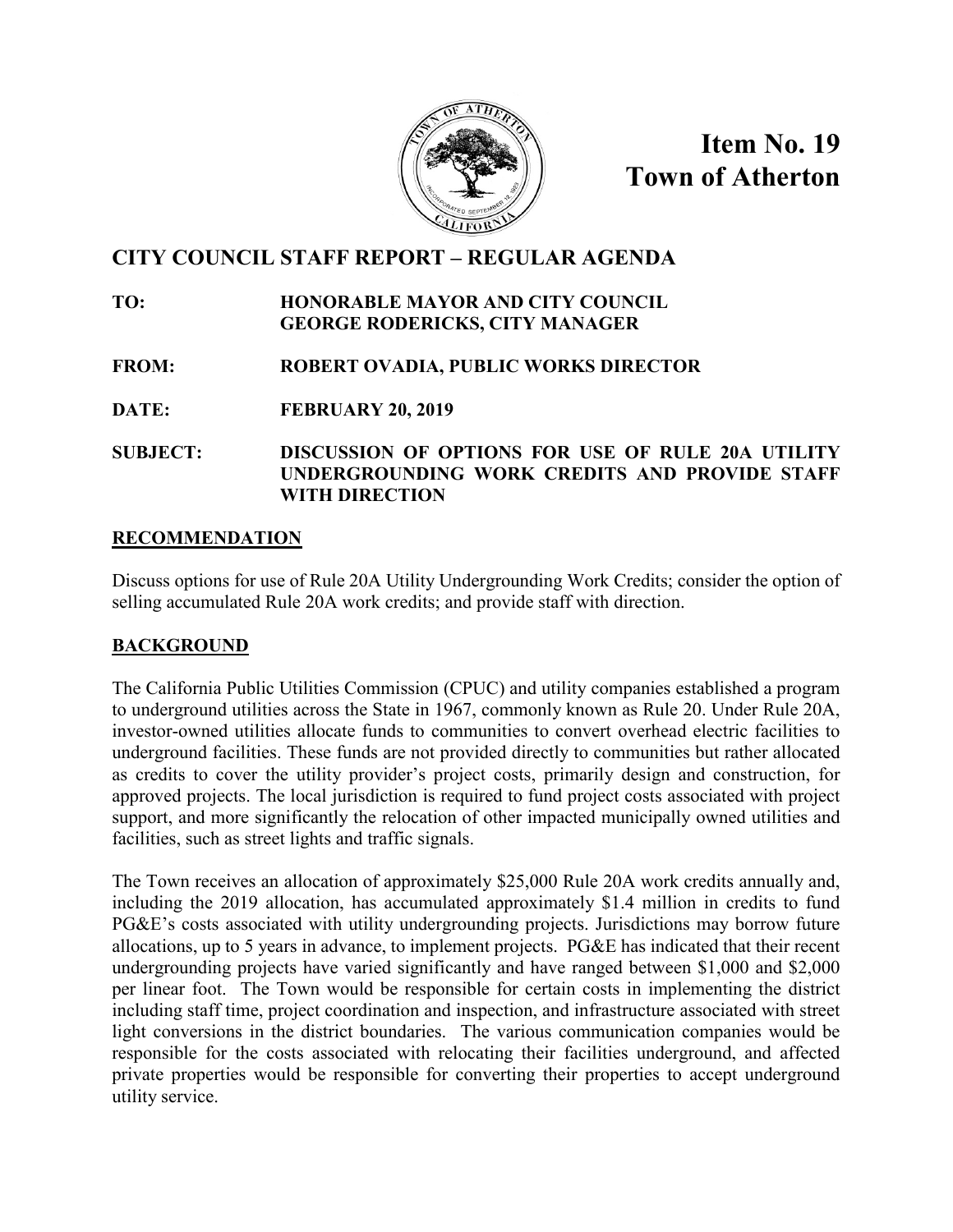To create an underground utility district, the Town Council is required to determine, pursuant to a public hearing, that the undergrounding is in the general public interest for one or more of the following reasons:

- 1) Such undergrounding will avoid or eliminate an unusually heavy concentration of overhead electric facilities;
- 2) The street or road or right-of-way is extensively used by the general public and carries a heavy volume of pedestrian or vehicular traffic;
- 3) The street or road or right-of-way adjoins or passes through a civic area or public recreation area or an area of unusual scenic interest to the general public; and
- 4) The street or road or right-of-way is considered an arterial street or major collector as defined in the Governor's Office of Planning and Research General Plan Guidelines.

At its June 20, 2018 Council meeting, following questions and the opportunity for public comment, the Council opted not to form a District at in the Civic Center area.

# **ANALYSIS**

As noted in the June 20, 2018 staff report, Rule 20A funds can be "sold" to interested communities in exchange for General Fund dollars. Prior to PG&E's declaration of bankruptcy, it was estimated that the Town could expect to receive 40-50% on the dollar for the funds.

Local agencies are permitted to trade or sell unused Rule 20A credits. Several local agencies have done so to raise funds for their projects. Typically, credits are sold or traded at less than their dollar value due to their limited use. Credit market value has varied depending on need, interest, and availability, ranging between 5 to 50 cents on the dollar. Example transactions are noted in the table below.

| <b>Seller</b>         | <b>Purchaser</b> | Year | <b>Credit Value</b>           | <b>Cash Value</b> | Rate  |
|-----------------------|------------------|------|-------------------------------|-------------------|-------|
|                       |                  |      |                               |                   |       |
| <b>Trinity County</b> | Pinole           | 2018 | \$631,104                     | \$315,552         | \$.50 |
| <b>Butte County</b>   | Colusa County    | 2018 | \$2,000,000                   | \$500,000         | \$.25 |
| Rocklin               | Tiburon          | 2018 | \$438,080                     | \$109,520         | \$.25 |
| Sonora                | Half Moon Bay    | 2017 | \$400,000                     | \$200,000         | \$.50 |
|                       |                  |      |                               |                   |       |
| Rocklin               | Live Oak         | 2017 | \$2,000,000                   | \$500,000         | \$.25 |
|                       |                  |      |                               |                   |       |
| Vallejo               | Dublin           | 2017 | \$750,000                     | \$300,000         | \$.40 |
|                       |                  |      |                               |                   |       |
| <b>Foster City</b>    | Half Moon Bay    | 2017 | 5 years of credit allocations |                   | \$.47 |
|                       |                  |      |                               |                   |       |
| <b>Foster City</b>    | Half Moon Bay    | 2016 | \$437,189                     | \$200,000         | \$.46 |
|                       |                  |      |                               |                   |       |
| King City             | Pismo Beach      | 2016 | \$775,000                     | \$300,000         | \$.39 |